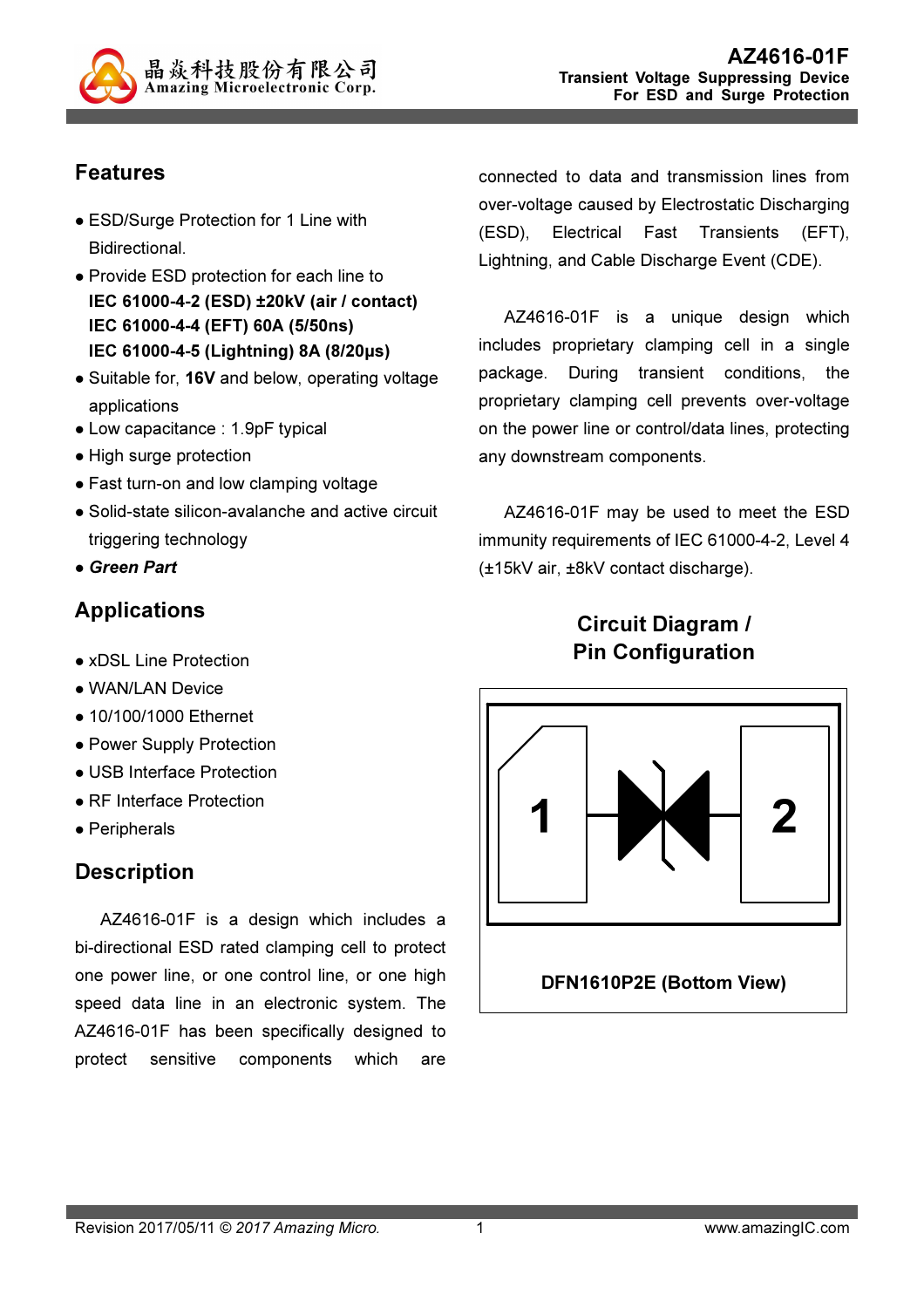

#### **SPECIFICATIONS**

| <b>ABSOLUTE MAXIMUM RATINGS</b>   |                             |                 |                      |
|-----------------------------------|-----------------------------|-----------------|----------------------|
| <b>PARAMETER</b>                  | <b>SYMBOL</b>               | <b>RATING</b>   | <b>UNITS</b>         |
| Peak Pulse Current (tp=8/20µs)    | Ipp                         | 8               | A                    |
| <b>Operating Supply Voltage</b>   | $V_{DC}$                    | ±18             | V                    |
| ESD per IEC 61000-4-2 (Air)       | V <sub>ESD</sub>            | ±20             | kV                   |
| ESD per IEC 61000-4-2 (Contact)   |                             | ±20             |                      |
| <b>Lead Soldering Temperature</b> | $\mathsf{T}_{\mathsf{SOL}}$ | 260 (10 sec.)   | $\mathrm{C}$         |
| <b>Operating Temperature</b>      | $\mathsf{T}_{\mathsf{OP}}$  | $-55$ to $+125$ | $\mathrm{C}^{\circ}$ |
| Storage Temperature               | ${\sf T}_{\text{STO}}$      | $-55$ to $+150$ | $\mathrm{C}^{\circ}$ |

| <b>ELECTRICAL CHARACTERISTICS</b> |                         |                                         |             |            |            |              |
|-----------------------------------|-------------------------|-----------------------------------------|-------------|------------|------------|--------------|
| <b>PARAMETER</b>                  | <b>SYMBOL</b>           | <b>CONDITIONS</b>                       | <b>MINI</b> | <b>TYP</b> | <b>MAX</b> | <b>UNITS</b> |
| Reverse Stand-Off                 |                         | T=25 $^{\circ}$ C                       |             |            | 16         | $\vee$       |
| Voltage                           | <b>V</b> <sub>RWM</sub> |                                         | -16         |            |            |              |
| Reverse Leakage                   |                         |                                         |             |            | 1          |              |
| Current                           | $I_{\mathsf{Leak}}$     | $V_{\text{RWM}}$ = $\pm$ 16V, T=25 °C   |             |            |            | μA           |
| Reverse Breakdown                 |                         |                                         | 18.5        |            | 23         | V            |
| Voltage                           | $V_{BV}$                | $I_{\text{BV}} = 1 \text{mA}$ , T=25 °C |             |            |            |              |
| <b>Surge Clamping</b>             |                         |                                         |             | 23         |            | $\vee$       |
| Voltage                           | $V_{CL-surge}$          | $I_{PP}$ = 5A, tp=8/20 $\mu$ s, T=25 °C |             |            |            |              |
| <b>ESD Clamping</b>               |                         | IEC 61000-4-2, $+8kV$ ( $I_{TLP}$ =     |             |            |            | $\vee$       |
| Voltage (Note 1)                  | $V_{\text{clamp}}$      | 16A), Contact mode, T=25 °C             |             | 28         |            |              |
| <b>ESD Dynamic</b>                |                         | IEC 61000-4-2, 0~+8kV,                  |             |            |            |              |
| <b>Turn-on Resistance</b>         | $R_{\text{dynamic}}$    | T=25 °C, Contact mode                   | 0.4         |            |            | Ω            |
| Channel Input                     |                         | $V_R = 0V$ , f = 1MHz, T=25 °C          |             |            |            |              |
| Capacitance                       | $C_{IN}$                |                                         |             | 1.9        | 3          | pF           |

Note 1: ESD Clamping Voltage was measured by Transmission Line Pulsing (TLP) System.

TLP conditions:  $Z_0$ = 50 $\Omega$ ,  $t_0$ = 100ns,  $t_r$ = 1ns.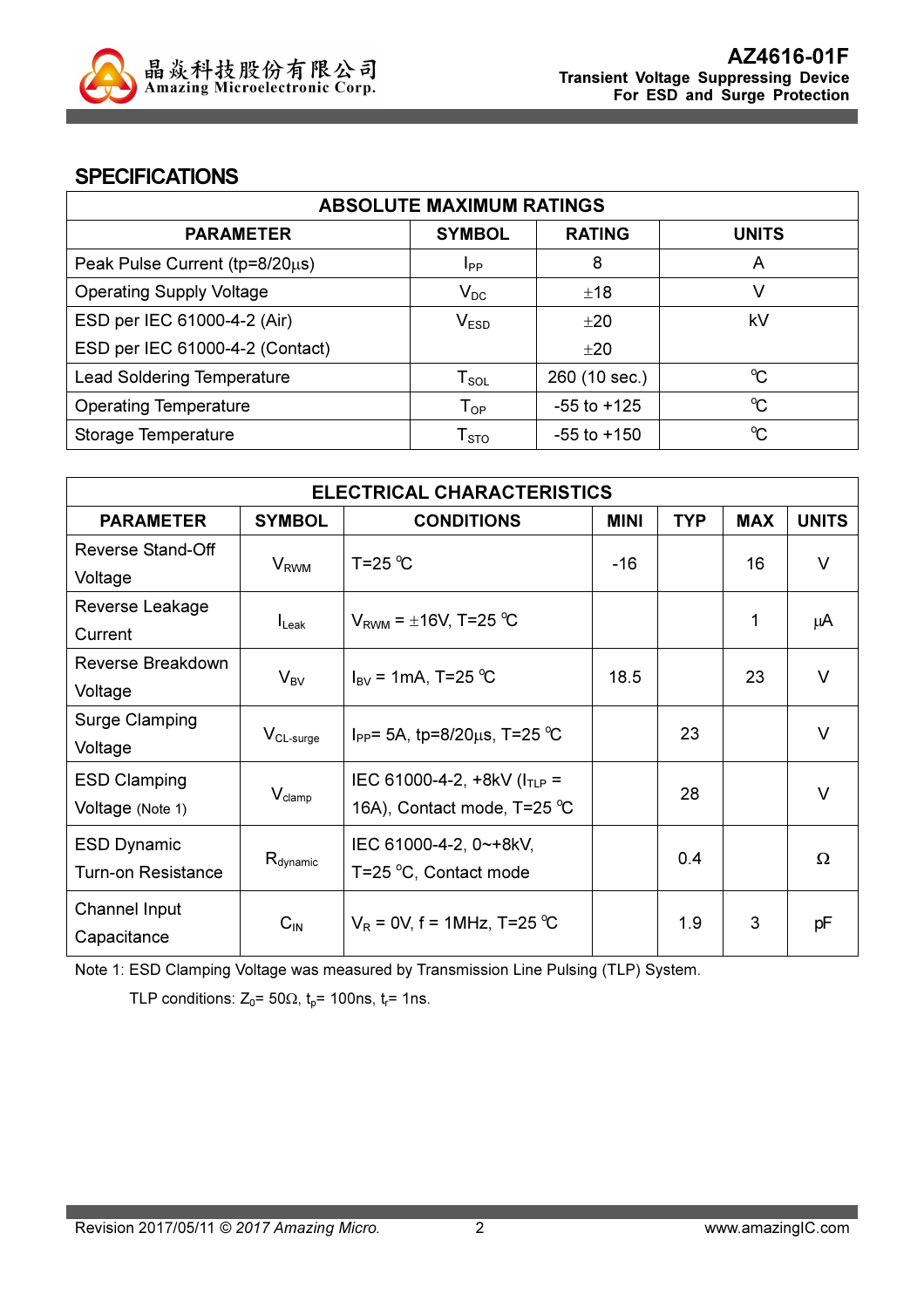

# Typical Characteristics





#### Typical Variation of  $C_{\text{IN}}$  vs. V<sub>IN</sub> 3.0 2.7 2.4 Input Capacitance (pF) Input Capacitance (pF) 2.1 1.8 1.5 1.2 0.9 0.6 f=1MHz, T=25℃0.3 ∟ 0.0<br>16--16 -12 -8 -4 0 4 8 12 16 Input Voltage (V)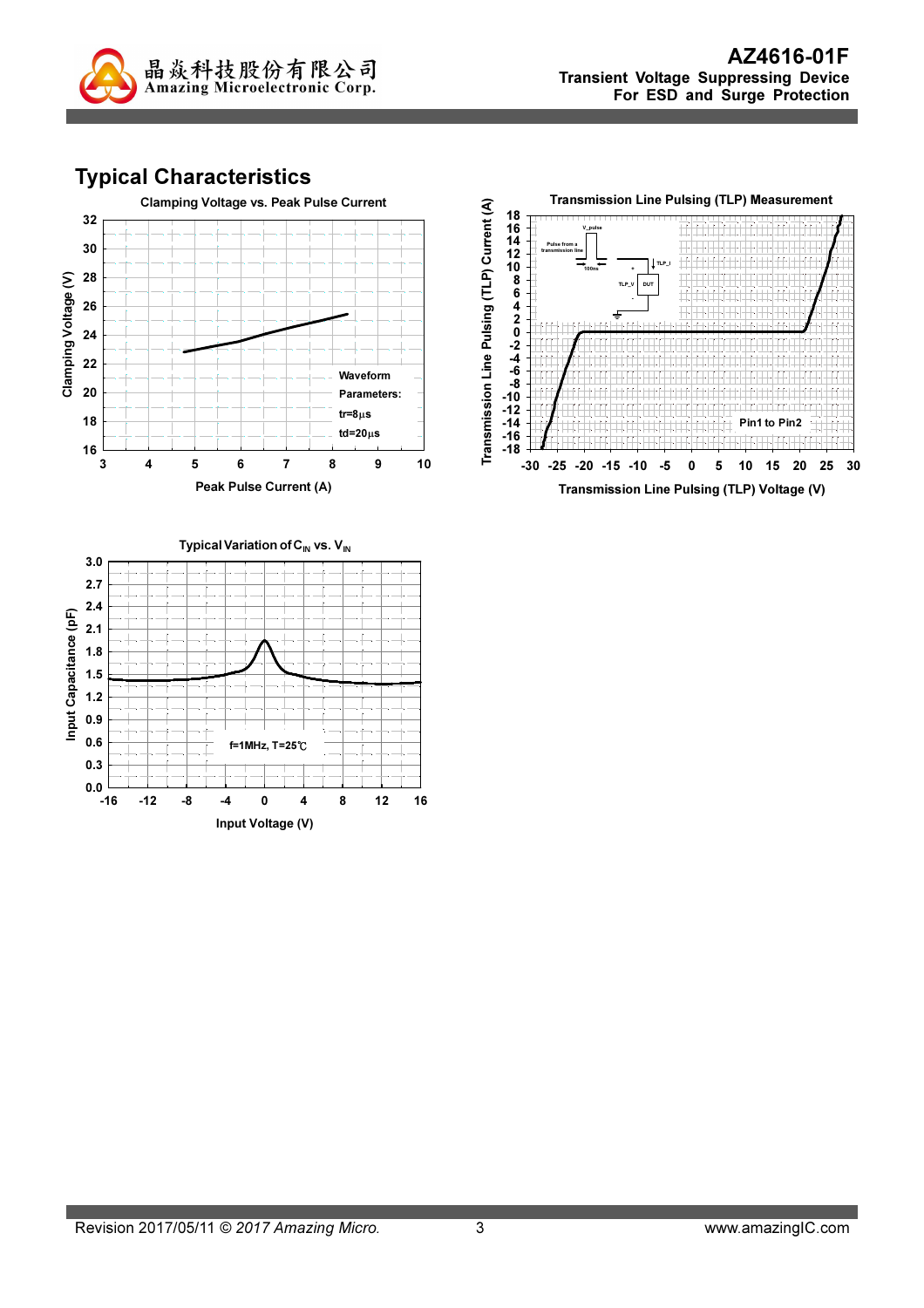

## Applications Information

The AZ4616-01F is designed to protect one line against System ESD/EFT/Lightning pulses by clamping it to an acceptable reference. It provides bidirectional protection.

The usage of the AZ4616-01F is shown in Fig. 1. Protected line, such as data line, control line, or power line, is connected at pin 1. The pin 2 is connected to a ground plane on the board. In order to minimize parasitic inductance in the board traces, all path lengths connected to the pins of AZ4616-01F should be kept as short as possible.

In order to obtain enough suppression of ESD induced transient, good circuit board is critical. Thus, the following guidelines are recommended:

- Minimize the path length between the protected lines and the AZ4616-01F.
- Place the AZ4616-01F near the input terminals or connectors to restrict transient coupling.
- The ESD current return path to ground should be kept as short as possible.
- Use ground planes whenever possible.
- NEVER route critical signals near board edges and near the lines which the ESD transient easily injects to.



Fig. 1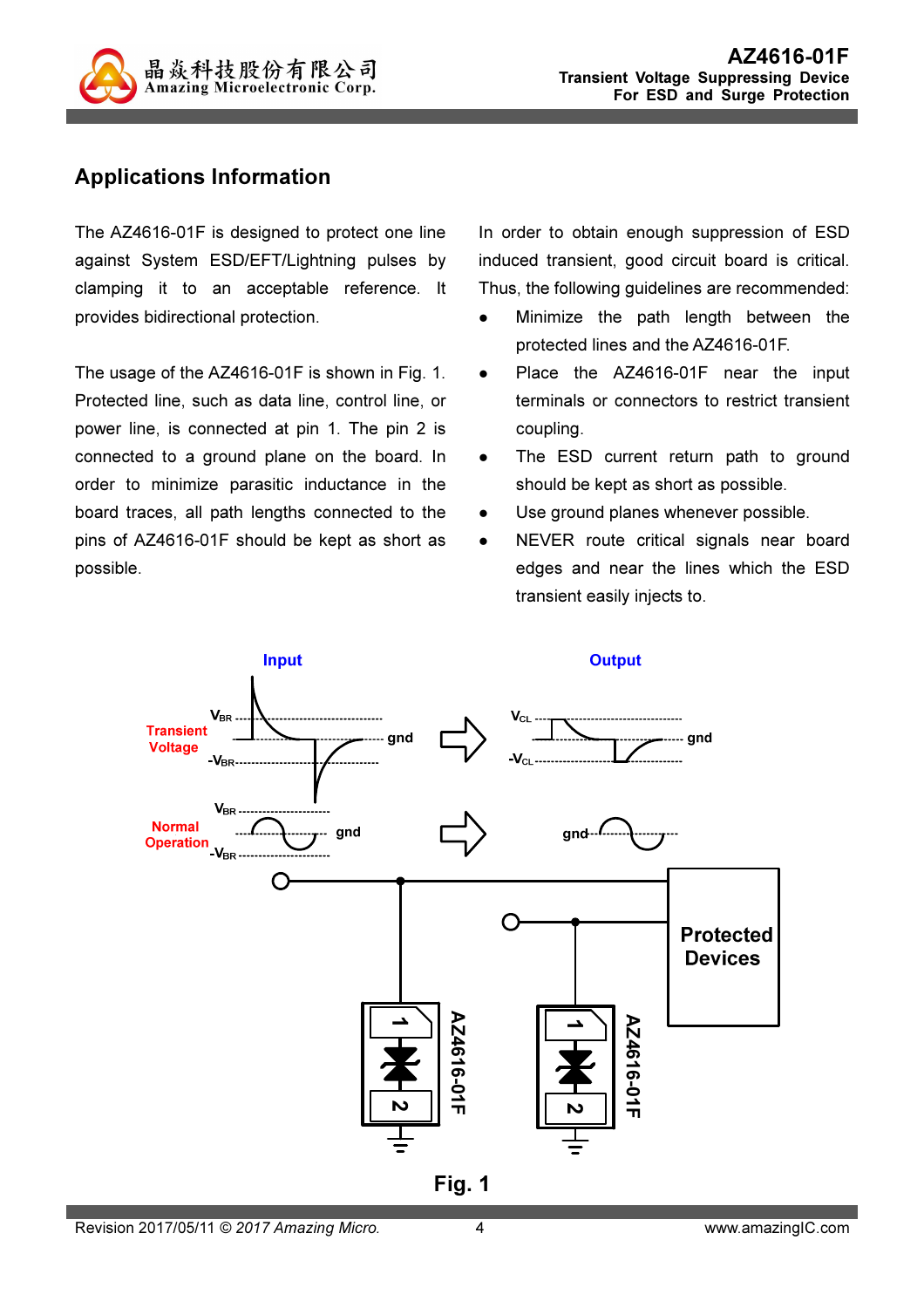

Fig. 2 shows another simplified example of using AZ4616-01F to protect the control line, high speed data line, and power line from ESD transient stress.



Fig. 2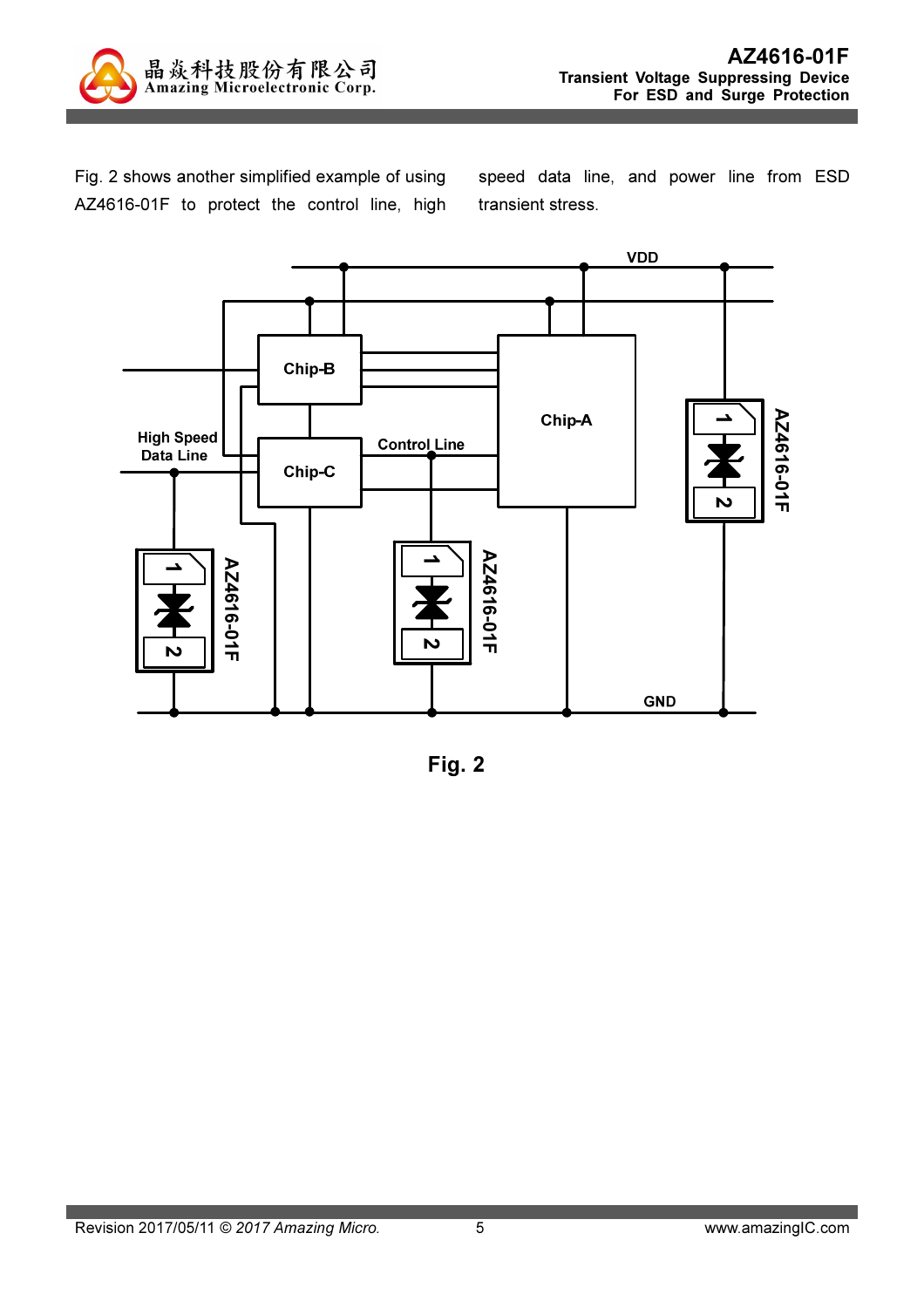











|                | <b>Millimeter</b> |                |      |  |  |
|----------------|-------------------|----------------|------|--|--|
| <b>SYMBOL</b>  | Min.              | Typ.           | Max. |  |  |
| A              | 0.95              | 1.00           | 1.05 |  |  |
| В              | 1.55              | 1.60           | 1.65 |  |  |
| C              | 0.75              | 0.80           | 0.85 |  |  |
| D              | 0.45              | 0.50           | 0.55 |  |  |
| D <sub>1</sub> |                   | 0.02           | 0.05 |  |  |
| Е              |                   | <b>1.10BSC</b> |      |  |  |
| F              | 0.10              | 0.15           | 0.20 |  |  |
| Н              | 0.15              | 0.20           | 0.25 |  |  |
|                | 0.35              | 0.40           | 0.45 |  |  |

#### PACKAGE DIMENSIONS





#### Notes:

This LAND LAYOUT is for reference purposes only. Please consult your manufacturing partners to ensure your company's PCB design guidelines are met.